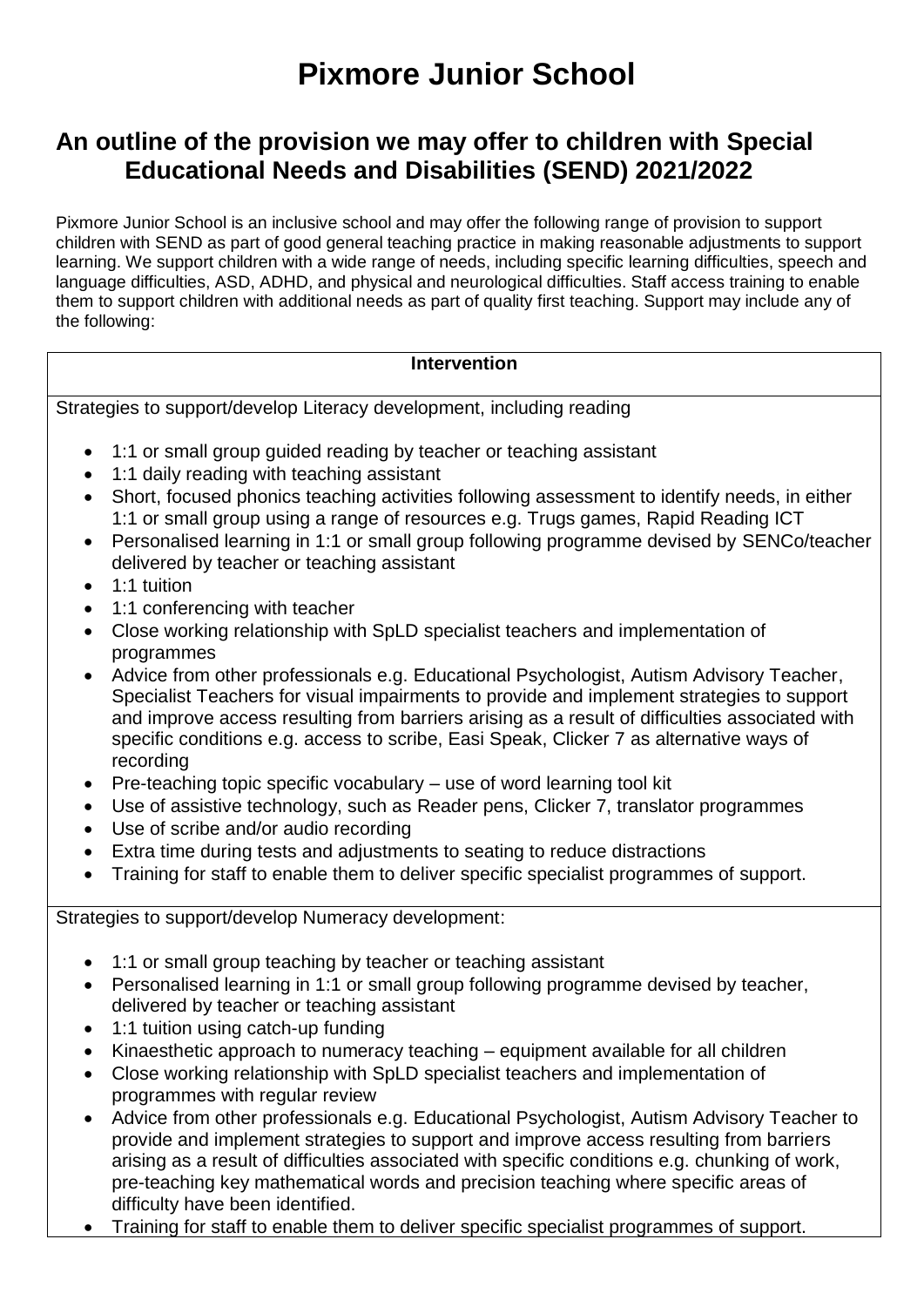Planning and Assessment to support learning

- Differentiated planning tailored to individual interests and learning styles Highly focussed pupil progress meetings to identify barriers to learning and adjust provision to match needs every half term
- Early identification of any vulnerabilities that may present barriers to learning
- Formative feedback to support learning progression linked to consistent policy and practice to provide continuity and set high expectations – feedback appropriate to learning stage of pupil and may be written, verbal or in the form of photographs
- Use of small steps assessment tools to measure progress over time and identify gaps
- For children working well below the level of the key stage, use of the Engagement Model for pupils who are not following the National Curriculum due to their stage of development and needs.

Provision to facilitate/support access to the curriculum

- Development of individualised, differentiated curriculum based on children's individual interests wherever possible.
- Advice sought from wide range of relevant professionals and strategies implemented and reviewed at least termly.
- Supportive seating arrangements e.g. planned classroom layout, own space with equipment and personal belongings readily available
- 1:1 or small group support
- Working outside of classroom in quiet areas
- Access to ear defenders, wobble cushions, 'fiddle' toys, writing slopes, pencil grips, coloured overlay, or other equipment to support access to the curriculum and/or learning environment
- Access to IT

Strategies to support the development of independent learning

- Consistent application of Pixmore Learning Power across school
- Use of visual timetables/checklists/daily timelines either as class or 1:1
- 'Chunking' of activities
- Access to personal ICT
- Pre-teaching topic vocabulary
- Working walls/ learning support via displays

Strategies to support development of positive behaviour for learning and develop self- esteem

- Pixmore Behaviour Policy (Relationships Policy) and home school agreement
- Consistent re-enforcement and use of Pixmore Way
- Pixmore Behaviour Ladder
- Individual or small group social skills support
- Use of time-out
- Learning mentor involvement
- Individual behaviour ladder combined with Pastoral Support Programme
- Part-time timetable as short term support to manage major escalations in challenging behaviour
- Use of social stories
- Risk assessment to identify strengths and difficulties and strategies to support
- External advice sought as necessary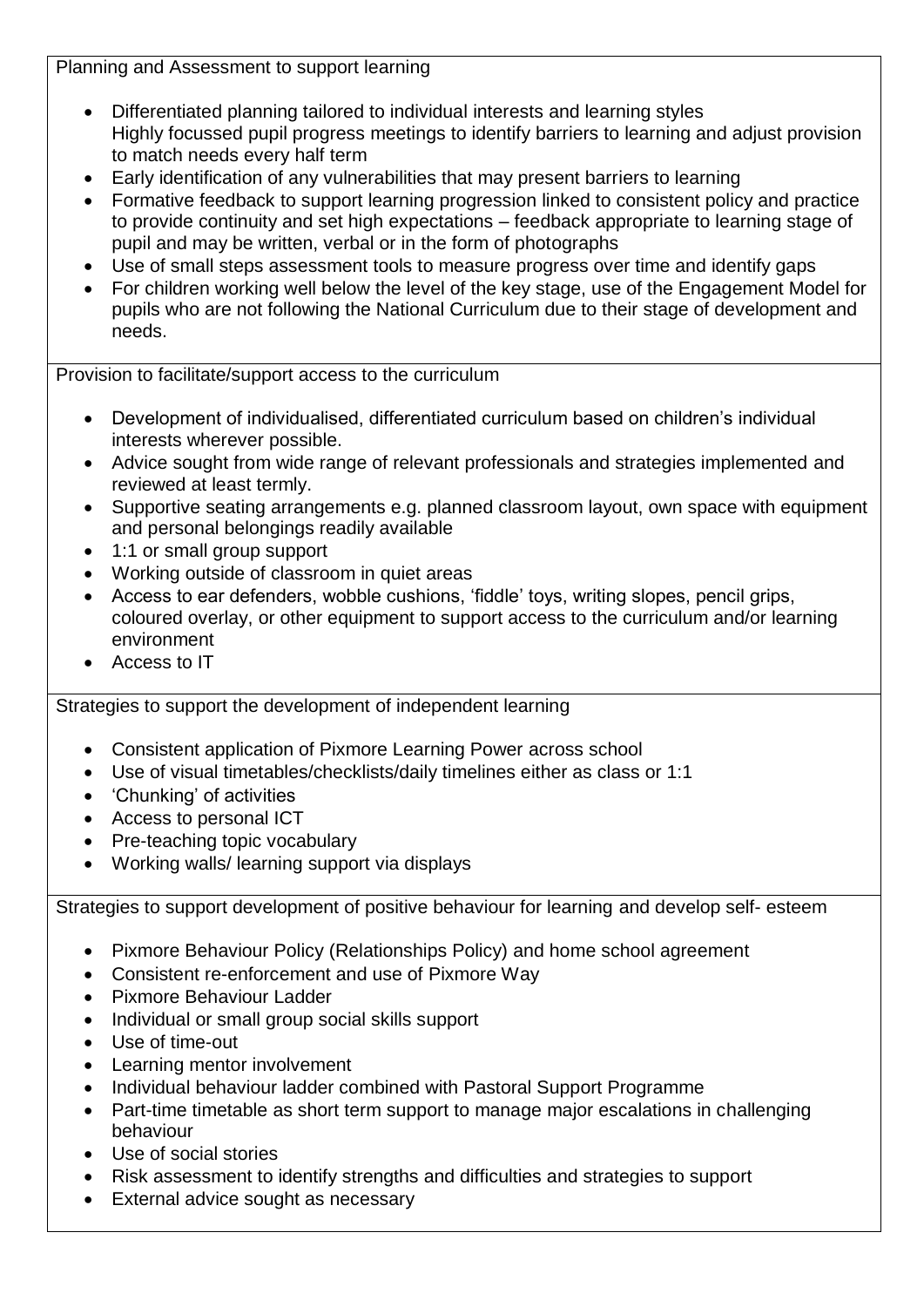Strategies to reduce anxiety/promote emotional well-being (including communication with parents, professionals, meetings and preparation of reports)

- Planned support programme delivered by learning mentor using protective behaviours and similar materials
- Sensory audits adjustments to reduce sensory overload with accompanying anxiety
- Use of network hand
- $\bullet$  Peer mentors circle of friends
- Meet and greet at the beginning of the day
- Parental contact every week by face-to-face meeting, telephone, email
- Home school/personal contact book
- Positive achievement book
- Drawing and Talking on 1:1 or small group basis
- Drama therapy
- Play therapy
- Use of Families First Assessment to maintain contact via Team Around the Child (TAC) meetings to support any unmet needs
- Pixmore staff are experienced in liaising with a wide range of professionals and accessing specialist support where necessary. Recommendations are implemented and progress monitored regularly
- Parents are welcome to make an appointment by calling 01462 620555, or call in to see the head teacher, class teachers, Family key workers or SENCo at any time.

Strategies/Programmes to support speech and language development

- Programme provided by speech and language therapist delivered by teacher and trained teaching assistant between 2 and 3 times weekly
- Use of word learning toolkit by class teachers or teaching assistants to pre-teach topic vocabulary
- Talk About School/Friends etc. used by teaching assistants to support development of social language

Support/supervision at unstructured times of the day, including personal care

- Breakfast/Morning and Brunch Clubs (COVID regulation dependent)
- Lunchtime homework club
- Key Worker support
- High staff: pupil ratios during these times
- Individual break and lunchtime timetables and arrangements
- Intimate care plan, if required, produced in liaison with external professionals and parents/carers

Strategies to support young people who may be gifted and talented

- Extension and enrichment activities
- Access to wide range of after school clubs
- Signposting to clubs outside of school to support specific gifts and talents
- $\bullet$  1:1 tuition

Access to medical interventions

• Identified First Aiders and timetable